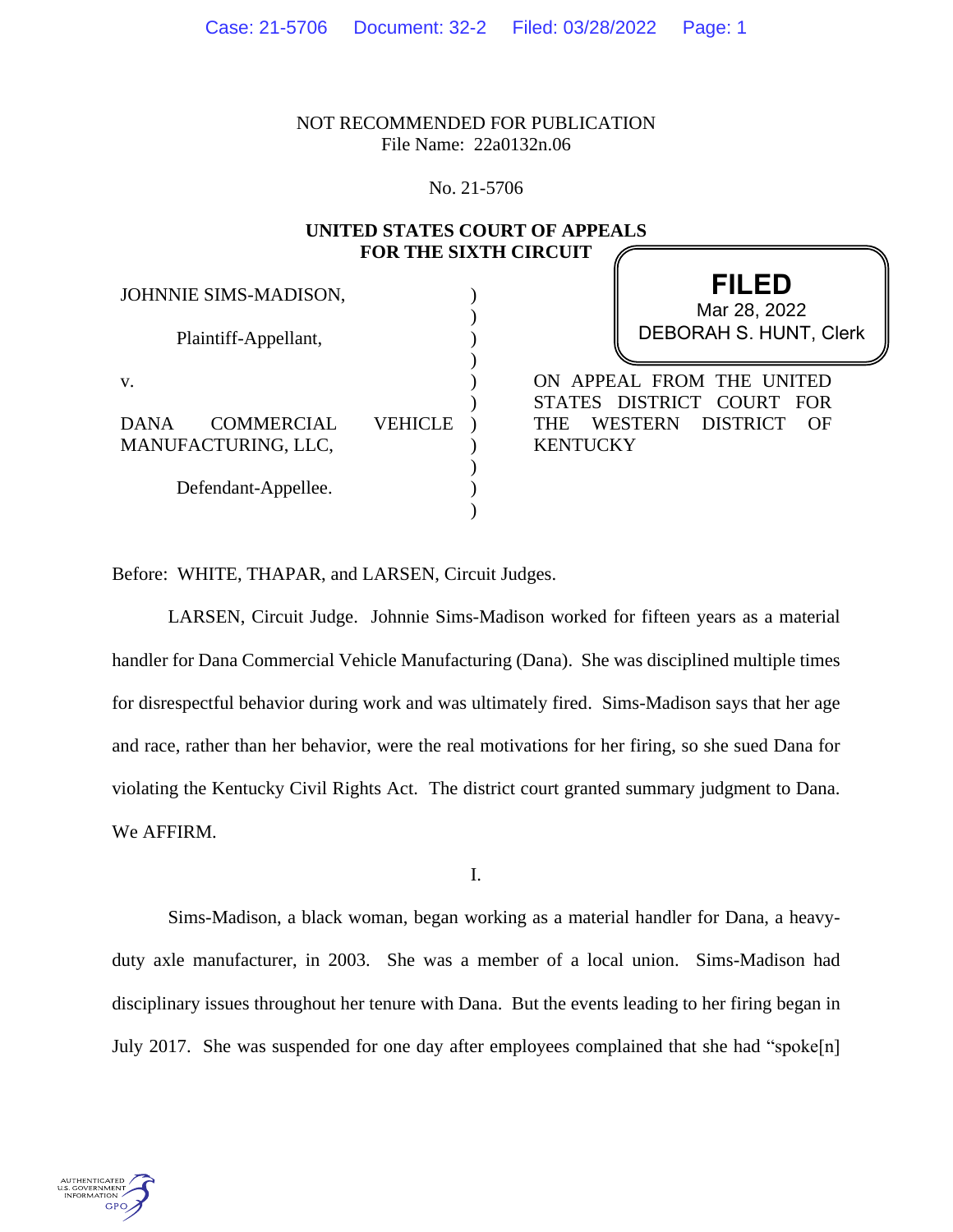disrespectfully" to them, allegedly hurling expletives in their direction. Sims-Madison disputed that she had uttered most of the expletives.

A little over a year later, multiple employees complained of similar misconduct by Sims-Madison. David Greenham, Dana's Human Resources Manager, met with Sims-Madison and the Union president to discuss the complaints. During the meeting, Sims-Madison told Greenham that she was going to work for the company for five more months before retiring. Although Sims-Madison again disputed some of the allegations, Dana suspended her for five days "with intent to discharge" effective September 7, 2018. The suspension letter explained that Sims-Madison had "been warned in the past about treating others in a respectful manner and yet employees are still filing formal complaints about your disrespectful behavior and the language you use and direct at them." Greenham later reduced the suspension to one day and a final warning, "[a]fter [an] investigation, listening to [her] side of the story, considering [her] 15 years seniority and the fact that [she] intend[ed] to retire in a few months." Greenham warned Sims-Madison that Dana would immediately fire her if she engaged in similar behavior again.

Over the next two months, Greenham heard more complaints about Sims-Madison. After speaking with Sims-Madison about the complaints, Dana declined to fire her. But on February 6, 2019, after two more Dana employees complained about Sims-Madison's conduct, Greenham placed Sims-Madison on suspension pending investigation of complaints about her behavior "being loud and disruptive." Sims-Madison denied the claims. According to Greenham, Sims-Madison said she would "consider retirement immediately in lieu of disciplinary action, if the Company would be willing to pay out all remaining vacation and the Union contractual lump sum increase." Sims-Madison disputes the specifics of this conversation. Regardless, on February 26, 2019, Greenham told Sims-Madison that he had an offer that "would resolve all claims and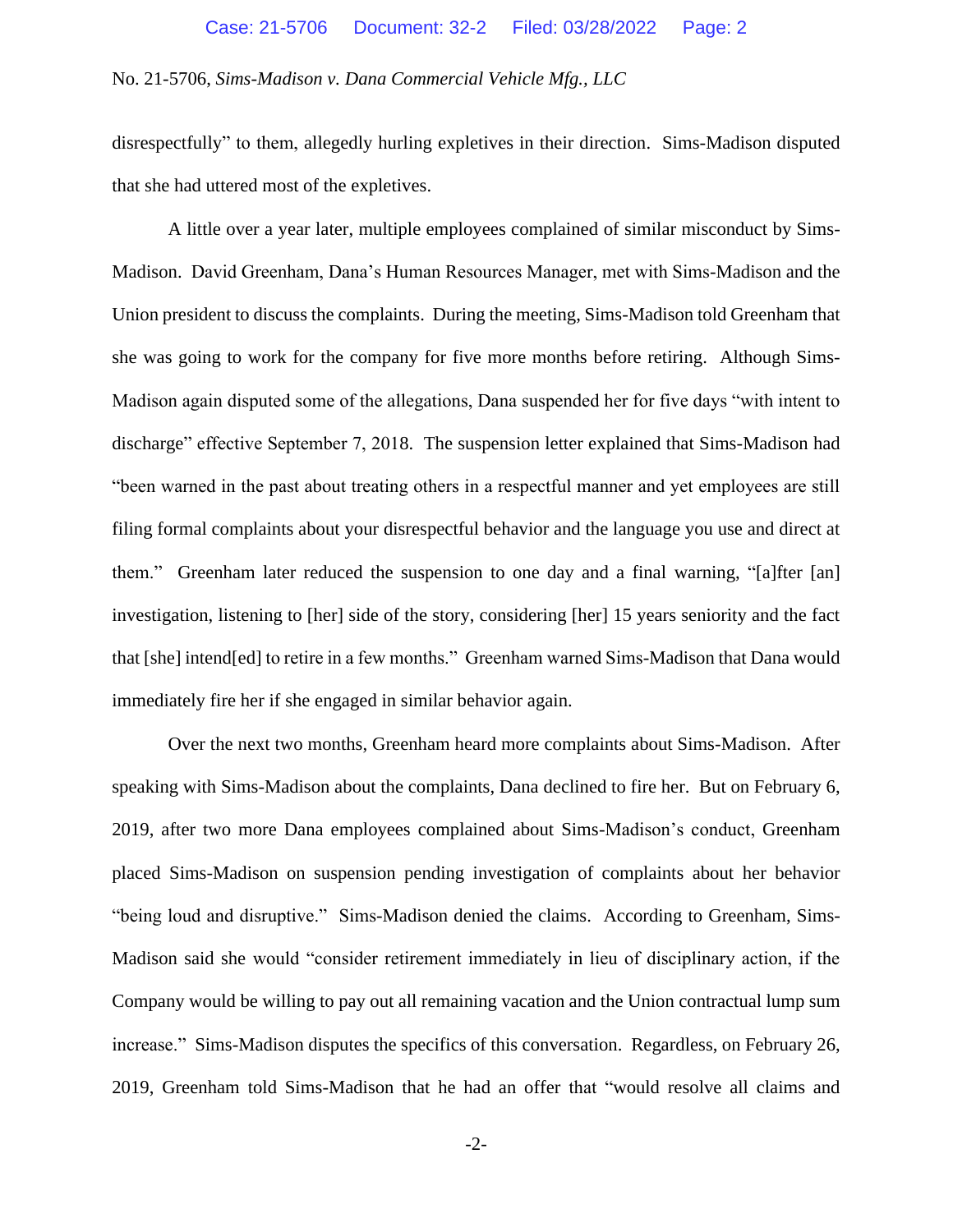accommodate [her] request to retire." He mailed that offer to her house, and it arrived on February 27 or 28, 2019. As of March 18, Dana had not heard from Sims-Madison, nor had the Union been able to contact her. Dana considered the "inaction and lack of communication as a rejection of the proposed agreement." And after investigating the complaints resulting in the suspension, Dana "concluded that the facts constitute[d] a violation of [the] final warning," so it terminated Sims-Madison's employment effective February 6, 2019.

Sims-Madison sued Dana and the local union in Kentucky state court, alleging age and race discrimination in violation of the Kentucky Civil Rights Act (KCRA). The defendants removed the case to federal court on the basis of diversity jurisdiction. Shortly thereafter, the district court dismissed the claims against the local union because they were preempted by, and untimely under, the Labor Management Relations Act (LMRA). Sims-Madison does not appeal that decision. The district court later granted summary judgment in Dana's favor on the grounds that Sims-Madison could not establish either a prima facie case of discrimination or that Dana's reasons for firing her were pretextual. Sims-Madison now appeals.

#### II.

We review the district court's summary judgment decision de novo. *Franklin Am. Mortg. Co. v. Univ. Nat'l Bank of Lawrence*, 910 F.3d 270, 275 (6th Cir. 2018). "[S]ummary judgment is warranted only if 'there is no genuine issue as to any material fact' and 'the movant is entitled to judgment as a matter of law.'" *Id.* (quoting Fed. R. Civ. P. 56(a); *Villegas v. Metro. Gov't of Nashville*, 709 F.3d 563, 568 (6th Cir. 2013)).

The KCRA prohibits an employer from firing an employee because of her age or race. Ky. Rev. Stat. § 344.040(1)(a). Kentucky courts, like federal courts, apply the *McDonnell Douglas* burden-shifting framework to discrimination claims based on circumstantial evidence.

-3-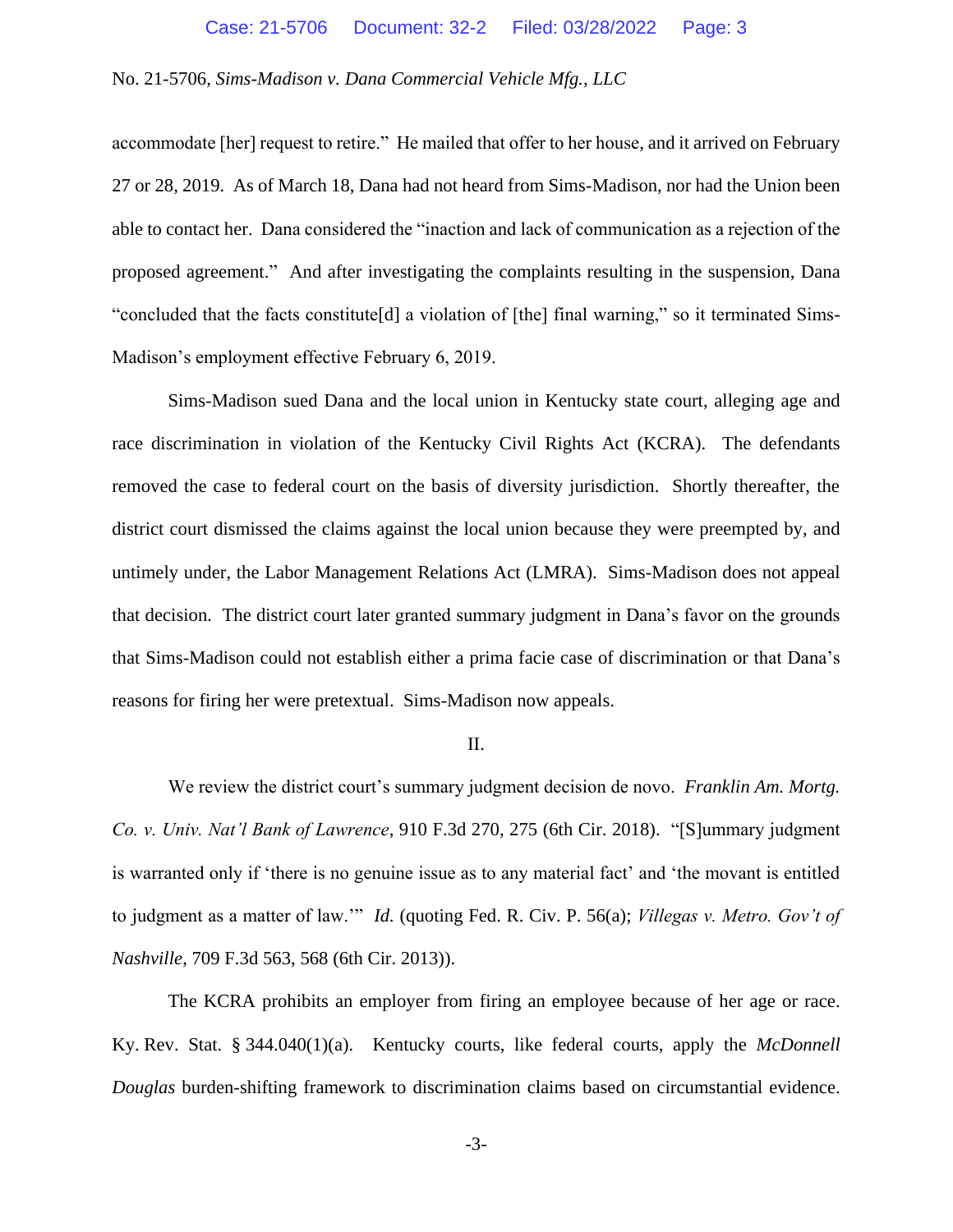*See Norton Healthcare, Inc v. Disselkamp*, 600 S.W.3d 696, 713–23 (Ky. 2020). To establish a prima facie case of discrimination under that framework, a plaintiff must show that she (1) is a member of a protected class; (2) was qualified for the job; (3) suffered an adverse employment action; and (4) "was replaced by a person outside the protected class or treated differently than similarly situated non-protected employees." *White v. Baxter Healthcare Corp.*, 533 F.3d 381, 391 (6th Cir. 2008); *accord Charalambakis v. Asbury Univ.*, 488 S.W.3d 568, 577 (Ky. 2016). If the plaintiff can establish a prima facie case, the burden shifts to the employer "to articulate a legitimate nondiscriminatory reason for" the adverse employment decision. *Provenzano v. LCI Holdings, Inc.*, 663 F.3d 806, 814 (6th Cir. 2011). If the employer meets this burden, "the presumption of discrimination is gone and the plaintiff must demonstrate that the employer's proffered nondiscriminatory reason was not the true reason for the employment decision, but rather a pretext for discrimination." *Id.* at 815; *accord Charalambakis*, 488 S.W.3d at 578.

We assume for the purposes of this appeal that Sims-Madison has established a prima facie case. And Sims-Madison does not challenge the district court's determination that Dana offered legitimate, nondiscriminatory reasons for terminating her employment—Sims-Madison's repeated disrespectful behavior to other employees and her violation of the final warning. So we focus exclusively on pretext. To show pretext, Sims-Madison must establish that Dana "made up its stated reason to conceal intentional discrimination." *Chen v. Dow Chem. Co*., 580 F.3d 394, 400 n.4 (6th Cir. 2009). She can do so by establishing that Dana's proffered reason "(1) has no basis in fact, (2) did not actually motivate [Dana's] challenged conduct, or (3) was insufficient to warrant the challenged conduct." *Provenzano*, 663 F.3d at 815 (quoting *Wexler v. White's Fine Furniture, Inc.*, 317 F.3d 564, 576 (6th Cir. 2003) (en banc)); *accord Charalambakis*, 488 S.W.3d at 578.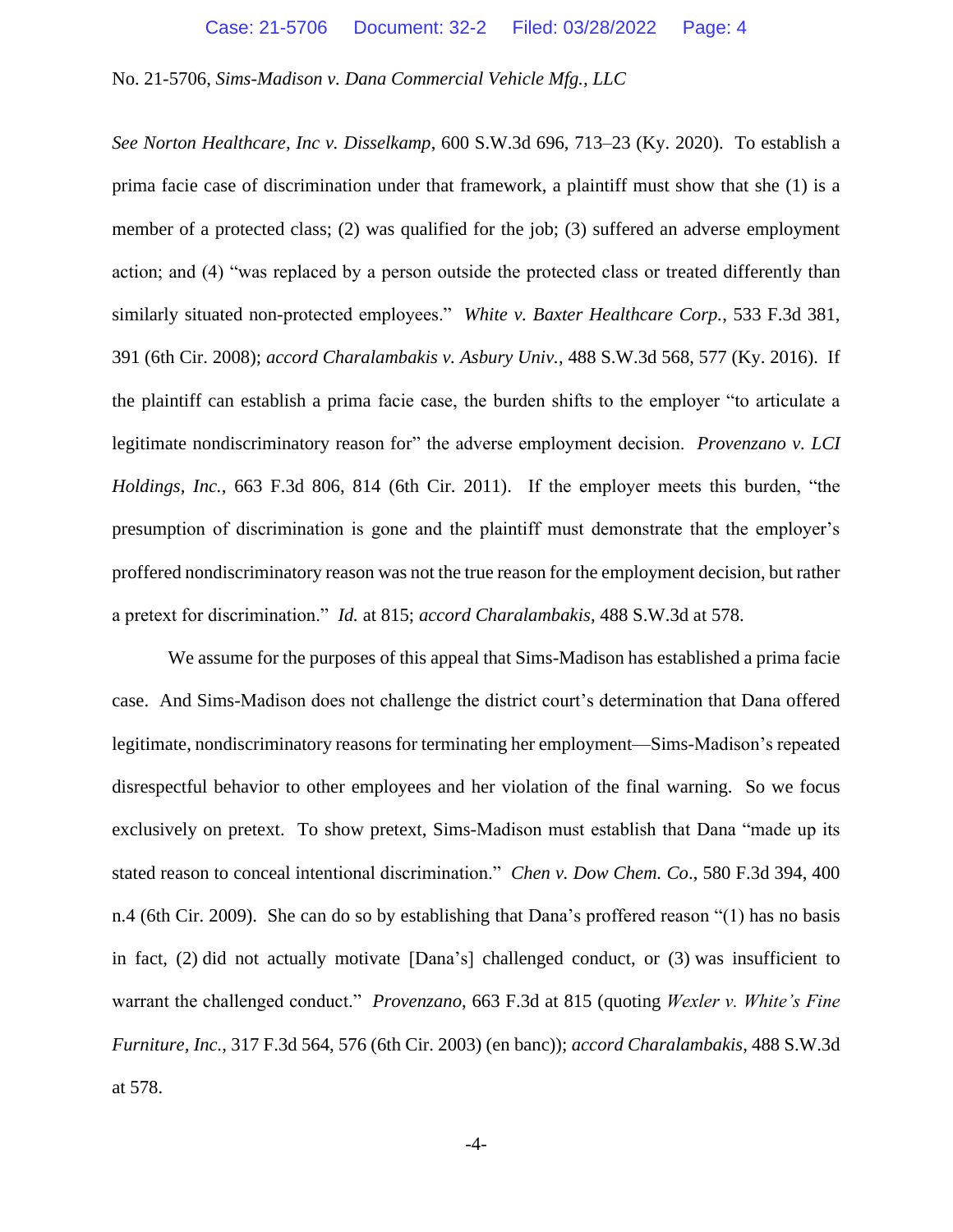The district court concluded that the honest-belief rule precluded Sims-Madison from establishing pretext under the first ("no basis in fact") method of showing pretext. The honestbelief rule provides that "[a]s long as the employer held an honest belief in its proffered reason, the employee cannot establish pretext even if the employer's reason is ultimately found to be mistaken, foolish, trivial, or baseless." *Seeger v. Cincinnati Bell Tel. Co., LLC*, 681 F.3d 274, 285–86 (6th Cir. 2012) (citation omitted). Sims-Madison does not challenge that conclusion on appeal. She therefore cannot establish pretext under this theory.

Nor can Sims-Madison show that the proffered reason did not actually motivate her termination. To establish pretext this way, Sims-Madison must "admit[] the factual basis underlying the discharge and acknowledge<sup>[]</sup> that such conduct *could* motivate the dismissal." *Smith v. Leggett Wire Co.*, 220 F.3d 752, 759 (6th Cir. 2000). Against that backdrop, she must then establish "that the sheer weight of the circumstantial evidence of discrimination makes it more likely than not that the employer's explanation is a pretext, or coverup." *Id.* (citation omitted).

Here, the record is replete with evidence showing that Dana was concerned with Sims-Madison's treatment of other employees and that the company wished to terminate her employment. What is missing is evidence that Dana terminated her or ever wanted to terminate her because of her race or age. Sims-Madison does not point to a single racially insensitive action or use of racially insensitive language. Sims-Madison admits that no one at Dana made any comments to her about her race. And other than unsupported assertions in her deposition that Dana was a "racist" company, she offers no evidence of a racially hostile work environment. Such bare assertions are insufficient to establish discrimination. *See Bowman v. Shawnee State Univ.*, 220 F.3d 456, 464 (6th Cir. 2000).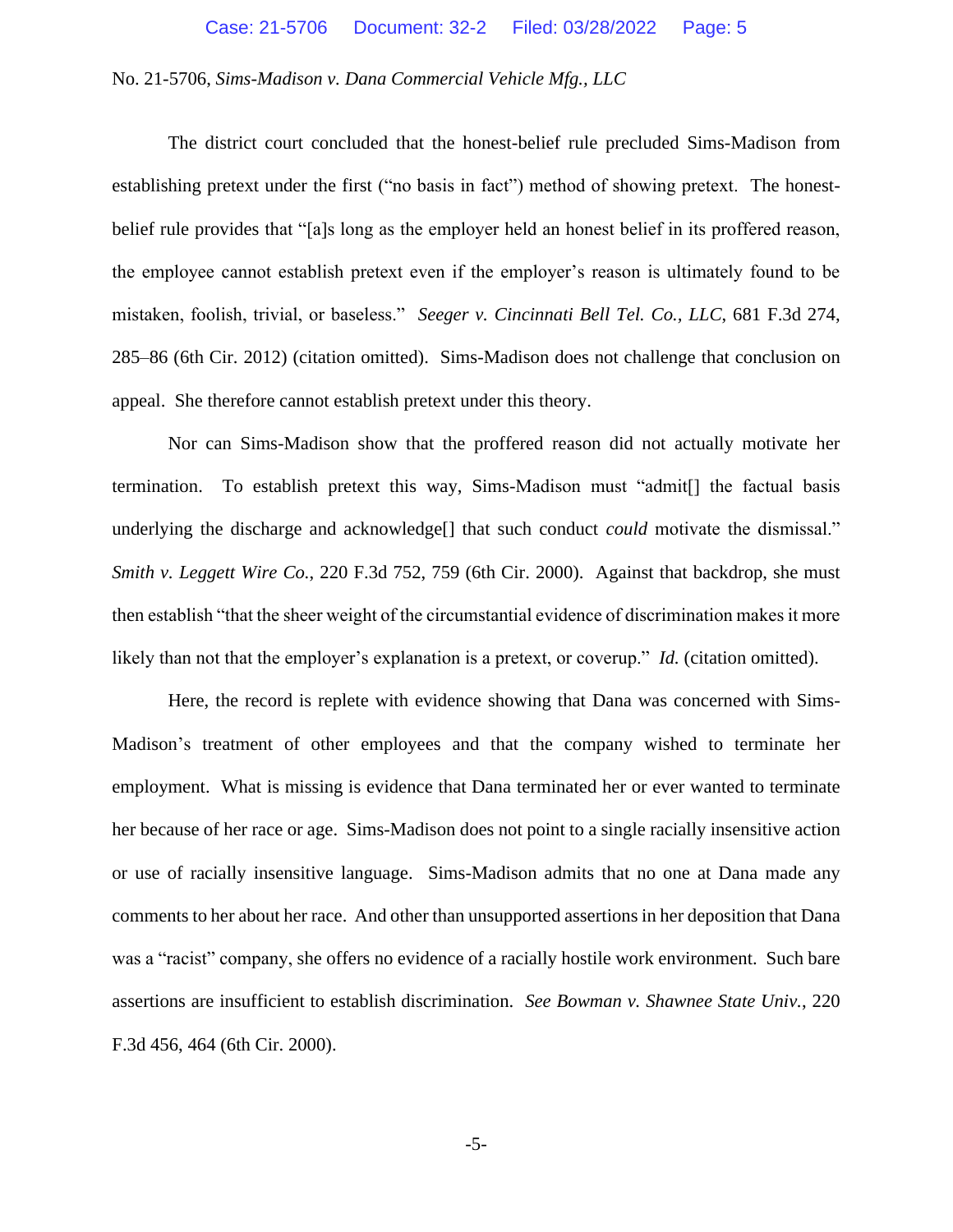As for her age, Sims-Madison does not point to any statementsindicating that Dana thought she could not do her job because of her age. Instead, she relies on inferences from comments made about her retirement. Sims-Madison first introduced the idea of her retirement to Dana when she told Greenham at her suspension meeting that she planned to retire in five months. After that, Sims-Madison says that Greenham and one other employee made comments about her retirement. She says that those comments evince Dana's true motive (age) for terminating her employment.

According to Sims-Madison, Ashley Robertson, whom she describes as a "Human Resources Generalist,"<sup>1</sup> approached Sims-Madison on her work anniversary and said that Sims-Madison had not given Robertson a date for retirement. Robertson stated that she wanted to make sure that Sims-Madison got her retirement paperwork. Greenham also asked Sims-Madison if she had a retirement date yet. And one time, when Greenham was hanging up something for a retirement celebration, he told Sims-Madison that "this could be yours." Sims-Madison says that Greenham and Robertson made such comments no fewer than ten times.

Generally, courts will not find pretext based on mere inquiries or comments about a potential retirement. *See, e.g.*, *Woythal v. Tex-Tenn Corp.*, 112 F.3d 243, 247 (6th Cir. 1997) (concluding that an employer's questions about an employee's retirement plans did not demonstrate pretext because the employee could not show that anyone at the company "made direct references to his age at all," and cases in which an employer's comments about age or impending retirement indicated a discriminatory motive "involve[d] far more egregious statements"); *Diebel v. L & H Res., LLC*, 492 F. App'x 523, 532–33 (6th Cir. 2012) (concluding

<sup>&</sup>lt;sup>1</sup> Discriminatory remarks "can only serve as pretext if 'a person in a position to influence the alleged employment decision' made them." *Miles v. S. Cent. Hum. Res. Agency, Inc.*, 946 F.3d 883, 896 (6th Cir. 2020) (quoting *Diebel v. L & H Res. LLC*, 492 F. App'x 523, 532–33 (6th Cir. 2012)). It is unclear from the record if Robertson had the power to influence Sims-Madison's firing, but we assume for the purposes of this appeal that she did.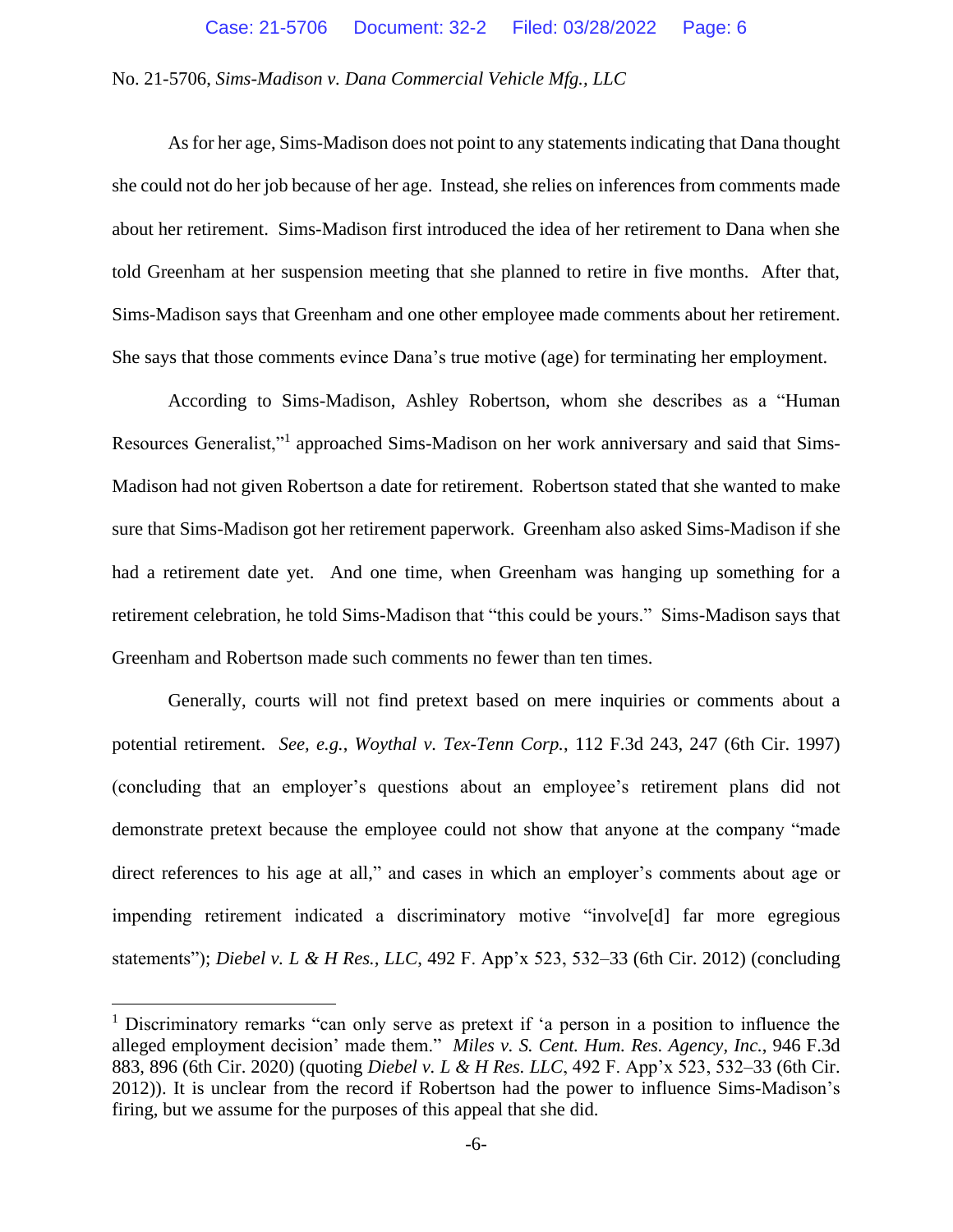that a company president's comments about wanting to create a "younger company" and his question regarding retirement did not demonstrate pretext because the employer's remarks were "isolated" and there was "little evidence that [the president] was connected to the decision not to call back [the employee]"); *Rosenthal v. Faygo Beverages, Inc.*, 701 F. App'x 472, 480 (6th Cir. 2017) (concluding that an employer's inquiry into an employee's retirement plans did not demonstrate pretext because the employee did not assert that the employer "suggested that he retire or pressured him to retire"). At some point, however, such statements go from innocuous to actionable. For example, in *Ercegovich v. Goodyear Tire & Rubber Co.*, 154 F.3d 344 (6th Cir. 1998), a supervisor remarked that "this company is being run by white haired old men waiting to retire, and this has to change," and that he did "not want any employee over 50 years old on his staff." *Id.* at 355–56. And in *Hale v. ABF Freight System, Inc.*, 503 F. App'x 323 (6th Cir. 2012), a supervisor said that "she would 'see to it' that [the plaintiff] left [the company] by age 62 and go on his social security." *Id.* at 335. We noted in *Ercegovich* that the statements "on their face strongly suggest[ed] that the speaker harbors a bias against older workers." 154 F.3d at 355; *see also Hale*, 503 F. App'x at 335 (remarks were "strong circumstantial evidence"). The remarks here do not rise to that level. Moreover, a discrimination claim based on an employer's remarks is stronger when the remarks are accompanied by other evidence of pretext. *See, e.g.*, *Ercegovich*, 154 F.3d at 356; *Hale*, 503 F. App'x at 335; *see also Wells v. New Cherokee Corp.*, 58 F.3d 233, 237 (6th Cir. 1995) (age-related comments were "buttressed by" other evidence of pretext). Sims-Madison has produced none.

Here, Sims-Madison has not shown that her age was Dana's actual motivation for the termination. There is no dispute that Dana wanted Sims-Madison gone. Greenham made that clear in emails uncovered during discovery. He wanted to fire her after the incident that instead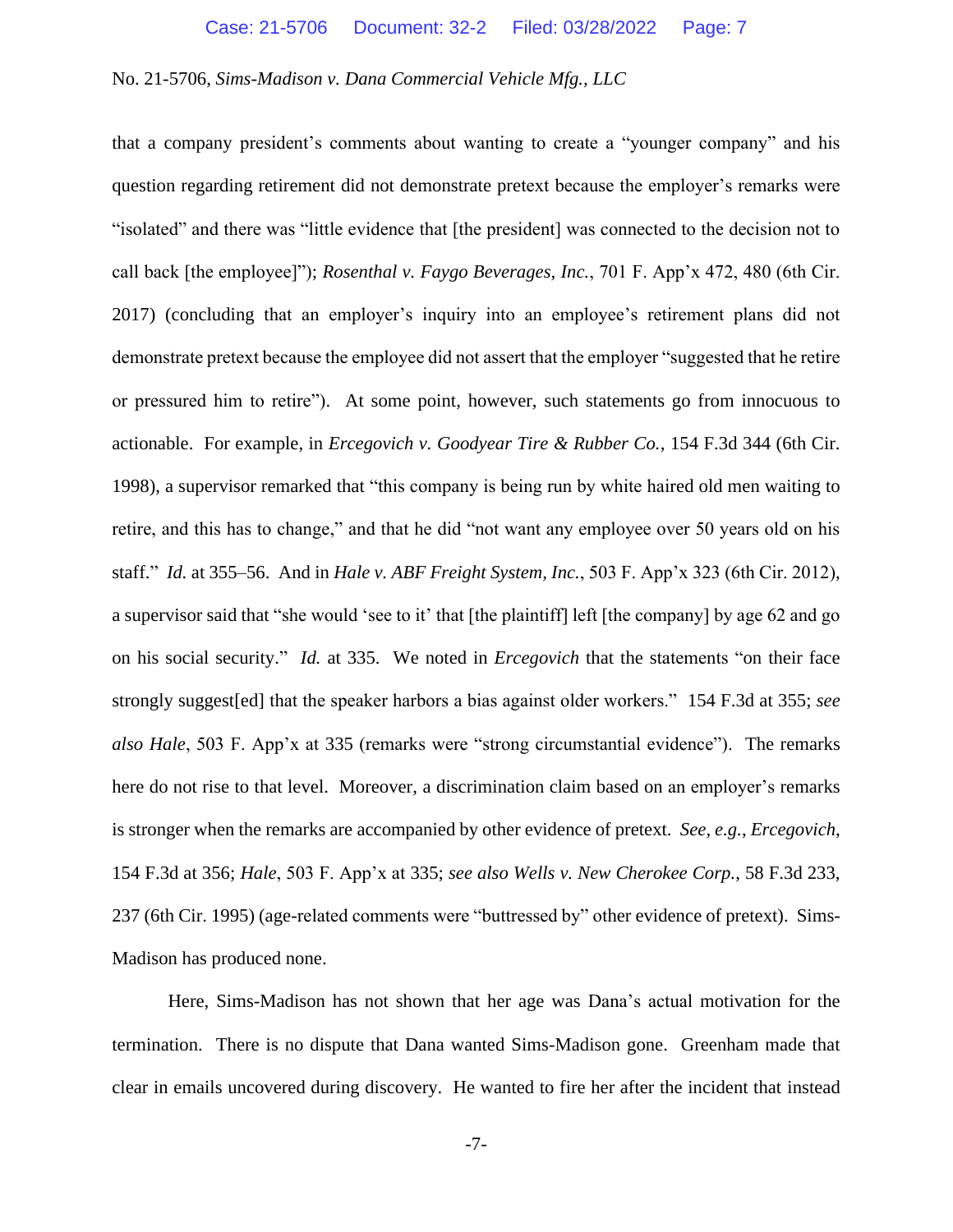#### Case: 21-5706 Document: 32-2 Filed: 03/28/2022 Page: 8

## No. 21-5706, *Sims-Madison v. Dana Commercial Vehicle Mfg., LLC*

resulted in a final warning. He even asked, "Can we suggest she retire or is that constructive discharge?" And his intentions were clear: "I want [Sims-Madison's behavior] to stop or I want [her final warning] so tight that the next reported and signed complaint will be termination." But none of that suggests that Greenham's motivation was Sims-Madison's age, rather than her conduct; and nothing else in the record suggests an age-based motive either. Instead, the record reveals one consistent motivation—her behavior and treatment of others, which Sims-Madison's fellow employees and the company regarded as disrespectful.

As for the third method of showing pretext, Sims-Madison must establish that Dana's reasons for firing her were insufficient to motivate the discharge. *Provenzano*, 663 F.3d at 815. To make this showing, Sims-Madison must offer "evidence that other employees, particularly employees outside the protected class, were not disciplined even though they engaged in substantially identical conduct." *Chattman v. Toho Tenax Am., Inc.*, 686 F.3d 339, 349 (6th Cir. 2012); *accord Hughes v. Norton Healthcare, Inc.*, No. 2019-CA-0222-MR, 2020 WL 7295190, at \*12 (Ky. Ct. App. Dec. 11, 2020).

Sims-Madison offers seven alleged comparators who she says "engaged in the same or worse conduct" but were not fired. Appellant Br. at 24.The district court, however, noticed several apt distinctions between Sims-Madison and her alleged comparators. Most importantly, her alleged comparators were involved in isolated incidents. The only exception was Carla Piper. Piper (who is white and much younger than Sims-Madison) had a similar history of increasing levels of discipline. And, like Sims-Madison, Dana fired Piper when she violated her final warning. So Sims-Madison has failed to offer employees outside the protected class who "engaged in substantially identical conduct" but were not disciplined.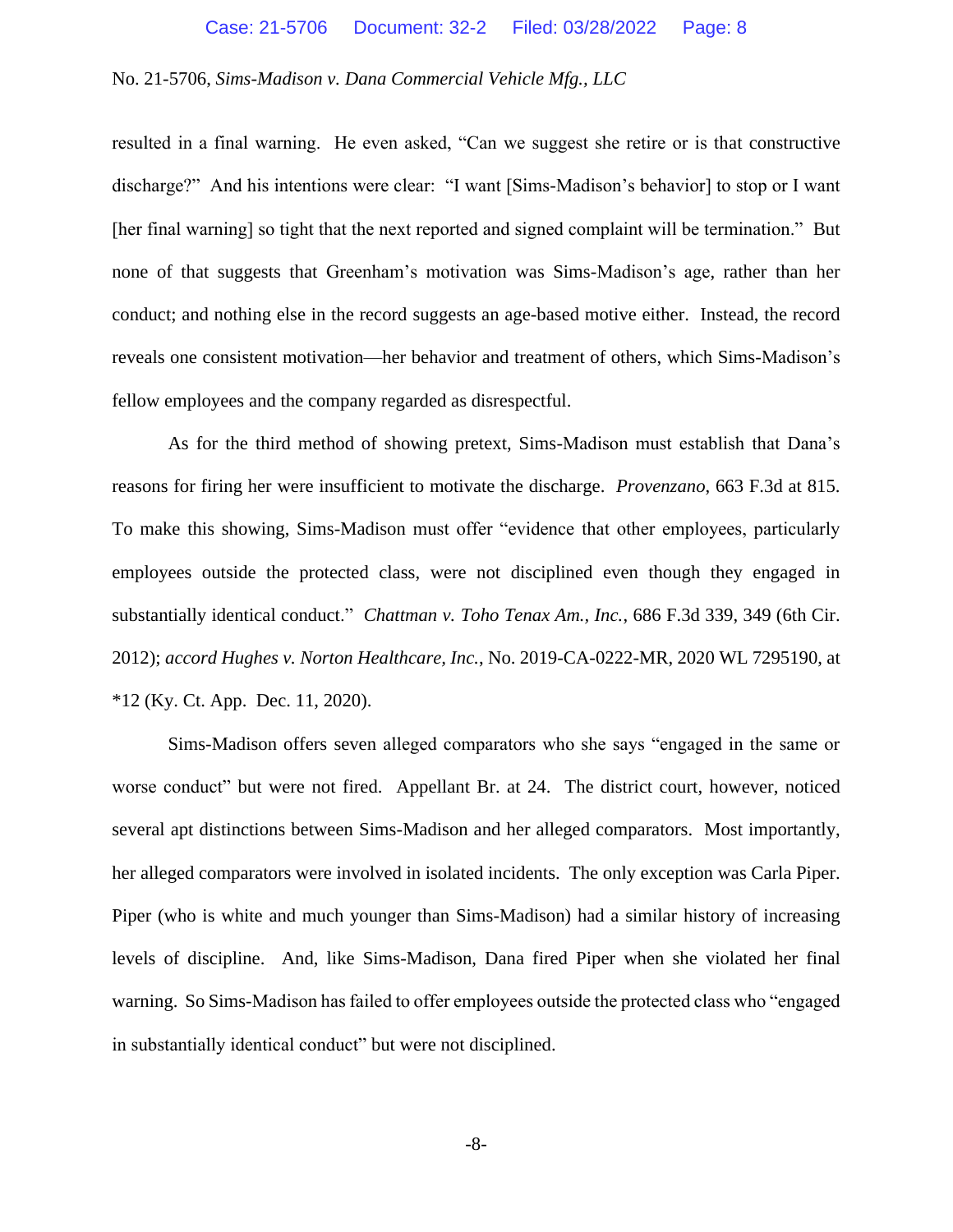Sims-Madison counters that she should not have been on final warning because the CBA required employee records to be wiped clean after twelve months.<sup>2</sup> But "an employer's failure to follow self-imposed regulations or procedures is generally insufficient to support a finding of pretext." *Miles v. S. Cent. Hum. Res. Agency, Inc.*, 946 F.3d 883, 896 (6th Cir. 2020) (quoting *White v. Columbus Metro. Hous. Auth.*, 429 F.3d 232, 246 (6th Cir. 2005)). And Sims-Madison marshalled no evidence—such as disparate application of the one-year look back policy suggesting that Dana's reason for failing to follow the CBA was her race or age. *See id.* ("Miles has shown no employee, let alone one outside the protected class, against whom [the employer's] policy was applied differently."); *Gunn v. Senior Servs. of N. Ky.*, 632 F. App'x 839, 846–47 (6th Cir. 2015) ("An employer's failure to follow internal disciplinary protocols is most probative when coupled with evidence that the employer followed the protocols for people outside of plaintiff's protected class."). Similar reasoning dispatches Sims-Madison's complaints about Dana's failure to adhere strictly to the CBA's timeframe for imposing discipline. Sims-Madison does claim that she "was the only employee to ever be given a final warning with a mere one (1) day suspension, despite the policy requiring a minimum of five (5) day suspension." Appellant Br. at 22. But even this contention does not suggest that Dana applied its policy along race- or age-based lines. What's more, Sims-Madison fails to wrestle with the facts: Dana reduced Sims-Madison's five-day suspension with "intent to terminate" to a one-day suspension with a final warning. We struggle to see how this decision in her favor warrants an inference of discrimination.

 $2$  On appeal, Dana argues that Sims-Madison may not build her state-law KCRA claim by pointing to Dana's alleged violation of the collective bargaining agreement. To do so, Dana says, would require the court to interpret the CBA, thus rendering her claims preempted under § 301 of the LMRA. *See Paul v. Kaiser Found. Health Plan of Ohio*, 701 F.3d 514, 519 (6th Cir 2012). But Dana did not present this argument to the district court below, nor does the company explain why we should consider the argument for the first time on appeal. So we decline to consider Dana's preemption argument. *See Apponi v. Sunshine Biscuits, Inc.*, 809 F.2d 1210, 1215 (6th Cir. 1987).